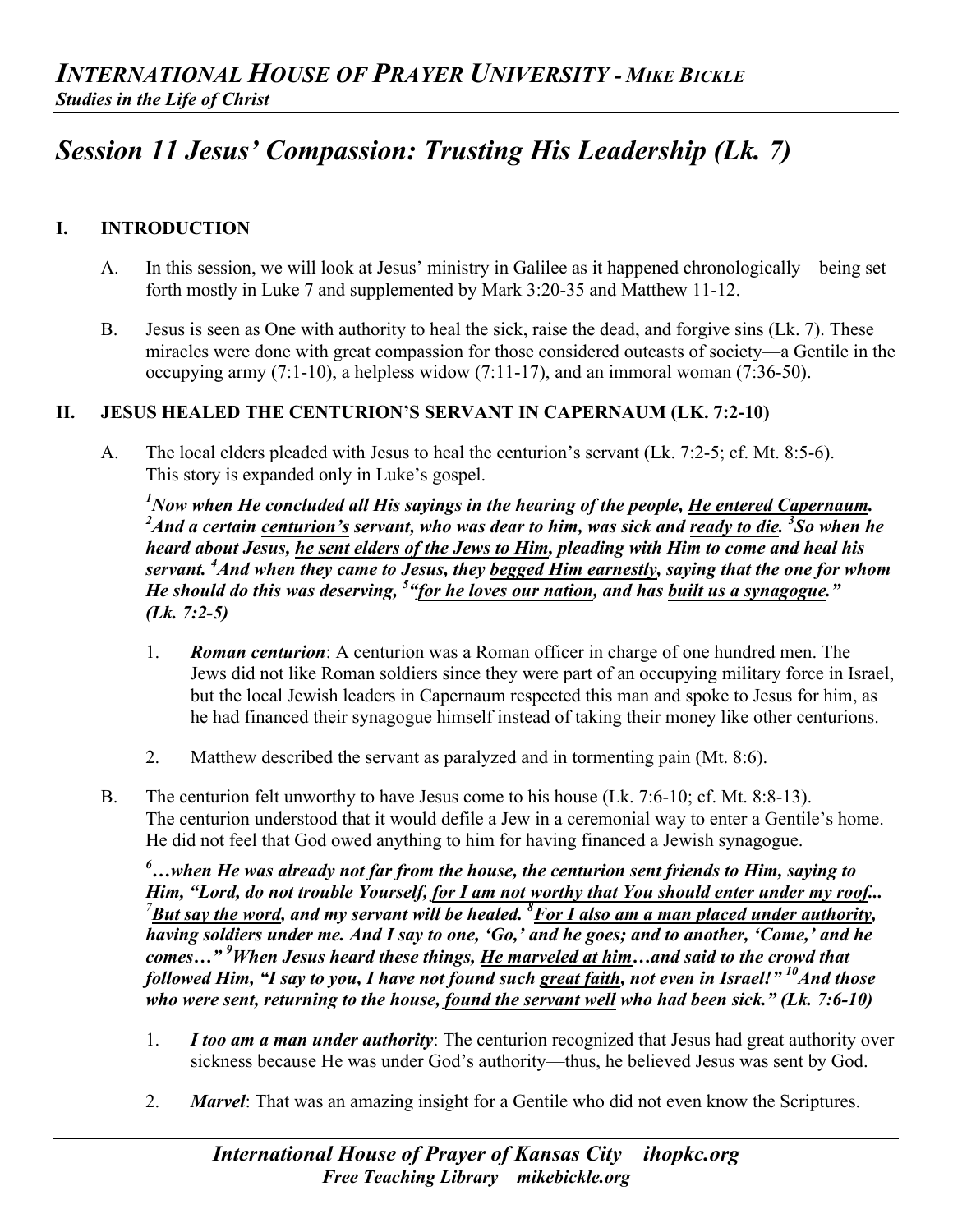C. Matthew included two more important statements by Jesus (Mt. 8:11-13).

*11I say to you that many [Gentiles] will come from east and west, and sit down with Abraham, Isaac, and Jacob in the kingdom of heaven. 12But the sons of the kingdom will be cast out into outer darkness. There will be weeping and gnashing of teeth." 13Then Jesus said to the centurion, "Go your way; and as you have believed, so let it be done for you." (Mt. 8:11-13)*

- 1. *Many*: Gentiles will accept Jesus (8:11).
- 2. *As you have believed*: The Lord releases His blessing related to our faith (8:13).

### **III. JESUS RAISED A WIDOW'S SON FROM THE DEAD IN THE CITY OF NAIN (LK. 7:11-17)**

A. A large crowd gathered to Jesus in Nain (about 25 miles from Capernaum and 5 miles from Nazareth) in the autumn AD 28. Jesus showed compassion for a widow whose son died. She was in emotional pain as well as financial pressure, having neither a husband nor a son to support her.

*11Now it happened, the day after, that He went into a city called Nain; and many of His disciples*  went with Him, and a large crowd. <sup>12</sup>And...behold, a dead man was being carried out, the only *son of his mother; and she was a widow…13When the Lord saw her, He had compassion on her and said to her, "Do not weep." 14Then He came and touched the open coffin…He said, "Young man, I say to you, arise." 15So he who was dead sat up and began to speak. (Lk. 7:11-15)*

### **IV. JESUS SPOKE ABOUT JOHN THE BAPTIST (LK. 7:18-23)**

A. John's disciples asked questions in Galilee (Lk. 7:18-23; cf. Mt. 11:2-6). John was in prison when he heard about the miracles Jesus did, so he sent two disciples to ask Jesus a question (Mt. 11:2). The time was probably in the autumn of AD 28, about two years after he baptized Jesus (26 AD).

*19And John, calling two of his disciples to him, sent them to Jesus, saying, "Are You the Coming One…?" 20When the men had come to Him, they said, "John the Baptist has sent us to You, saying, 'Are You the Coming One…?'" 21 That very hour He cured many of infirmities…and to many blind He gave sight. 22Jesus answered…, "Go and tell John the things you have seen and heard: that the blind see, the lame walk, the lepers are cleansed, the deaf hear, the dead are raised… 23And blessed is he who is not offended because of Me." (Lk. 7:19-23)*

- 1. John was in prison and wanted his disciples to follow Jesus; thus, they needed to be convinced of who Jesus was. John knew who Jesus was—he saw the dove descend on Him and heard the Father's voice at Jesus' baptism. They were both familiar with each other's supernatural birth.
- 2. John's disciples were surely acquainted with many Messianic prophecies as in Isaiah 35:4-6:

*4 Behold, your God will come… <sup>5</sup> then the eyes of the blind shall be opened, and the ears of the deaf shall be unstopped.* <sup>6</sup> Then the <u>lame</u> shall leap...and the tongue of the <u>dumb</u> sing. *(Isa. 35:4-6)*

3. *Not offended*: People stumble over what God does and *what He does not do*. Jesus knew that God was not going to intervene to save John. Both Jesus and John understood that this might confuse and offend John's disciples, so John sent them to Jesus to see proof He was Messiah.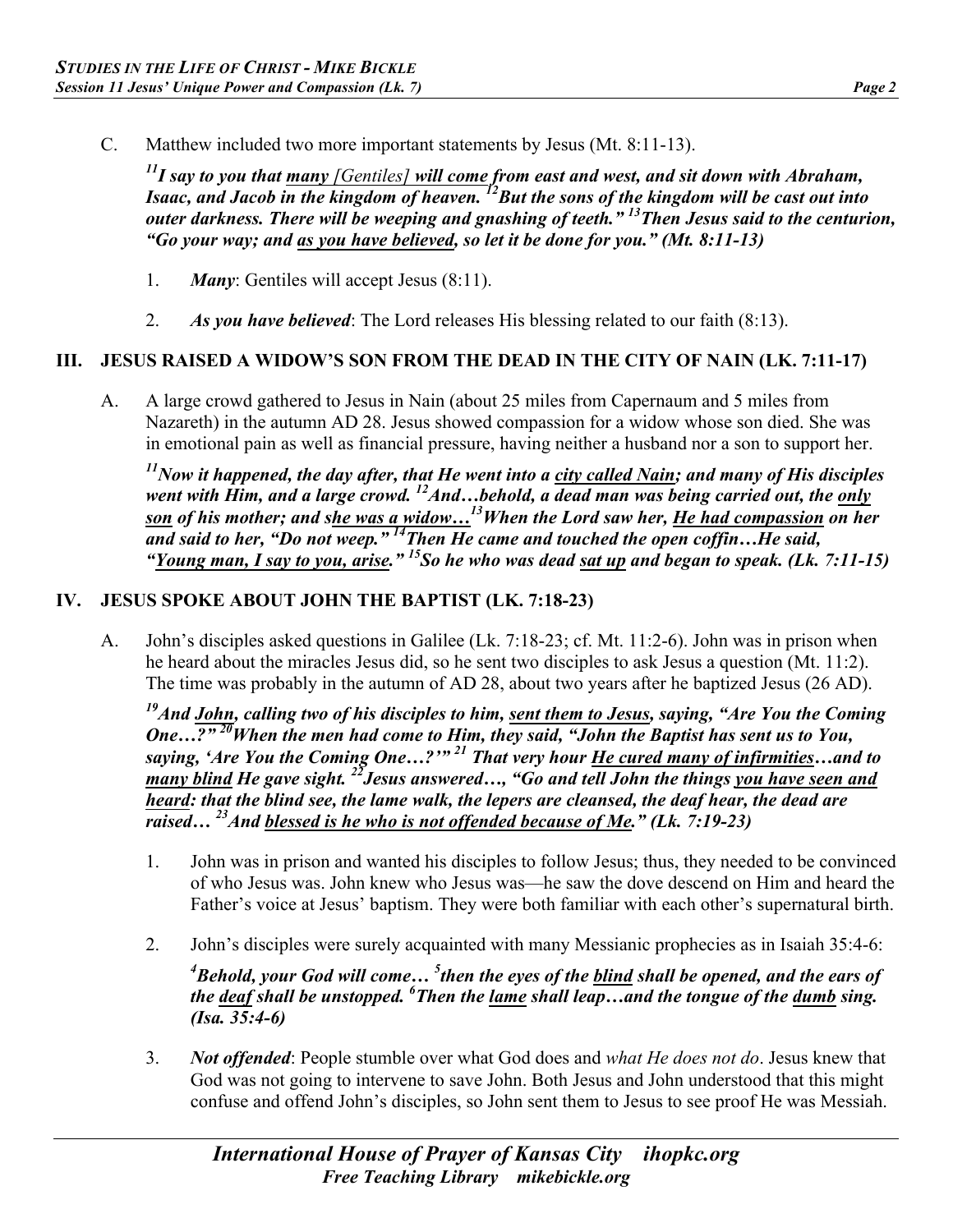B. Jesus spoke to the multitude to vindicate John (Lk. 7:24-35; cf. Mt. 11:7-19)

*24…He began to speak to the multitudes concerning John: "What did you go out into the wilderness to see? A reed shaken by the wind? 25…A man clothed in soft garments? Indeed those …live in luxury are in kings' courts. 26But what did you go out to see? A prophet? Yes, I say to you, and more than a prophet.* <sup>27</sup>This is he of whom it is written: 'Behold, I [the Father] send My *messenger before Your [Jesus'] face, who will prepare Your way before You.' 28For I say to you, among those born of women there is not a greater prophet than John the Baptist; but he who is least in the kingdom of God is greater than he." (Lk. 7:24-28)*

- 1. *A reed shaken*: Jesus realized that the multitudes thought John was wavering. A reed shaken by the wind is a reference to a weak man who was wavering (because of persecution). If John had stopped preaching righteousness, he could have been freed from prison (Mk 6:20). John stood strong and endured prison instead of compromising in order to be received by Herod.
- 2. *Greater than John*: John was the greatest old-covenant prophet, but a new-covenant believer has greater privileges in God than John such as possessing the indwelling Spirit (1 Cor. 6:17).
- C. Jesus declared that that generation did not respond properly to God (7:31-35). Both Jesus and John preached promises of good news described as "we played the flute," but many did not rejoice at it. They both gave warnings of judgment described as "we mourned," but many did not repent. Wisdom will be seen by "her children" or the deeds of those who embrace His and John's ministry.

*31And the Lord said, "To what then shall I liken the men of this generation…? 32They are like children sitting in the marketplace and calling to one another, saying: 'We played the flute for you, and you did not dance; we mourned to you, and you did not weep.' 33For John the Baptist came neither eating bread nor drinking wine, and you say, 'He has a demon.' 34The Son of Man has come eating and drinking, and you say, 'Look, a glutton and a winebibber, a friend of tax collectors and sinners!' 35But wisdom is justified by all her children." (Lk. 7:29-35)*

D. Jesus rebuked three cities in Galilee—Chorazin, Bethsaida, and Capernaum (Mt. 11:20-30).

*20He began to rebuke the cities in which most of His mighty works had been done, because they did not repent: <sup>21</sup> "Woe to you, Chorazin! Woe to you, Bethsaida! For if the mighty works which were done in you had been done in Tyre and Sidon, they would have repented...<sup>22</sup>But I say to you, it will be more tolerable for Tyre and Sidon in the day of judgment than for you. 23And you, Capernaum…will be brought down to Hades; for if the mighty works which were done in you had been done in Sodom, it would have remained until this day. 24But I say to you that it shall be more tolerable for the land of Sodom in the day of judgment than for you." (Mt. 11:20-24)*

- 1. Capernaum was the base for Jesus' ministry. Chorazin and Bethsaida were cities very close to Capernaum. Tyre and Sidon were prominent Phoenician cities that experienced judgment under Nebuchadnezzar and Alexander the Great (Ezek. 26-28).
- 2. The great privilege of seeing Jesus' power brings a corresponding greater responsibility. There are different degrees of judgment in hell and varying degrees of reward in heaven.